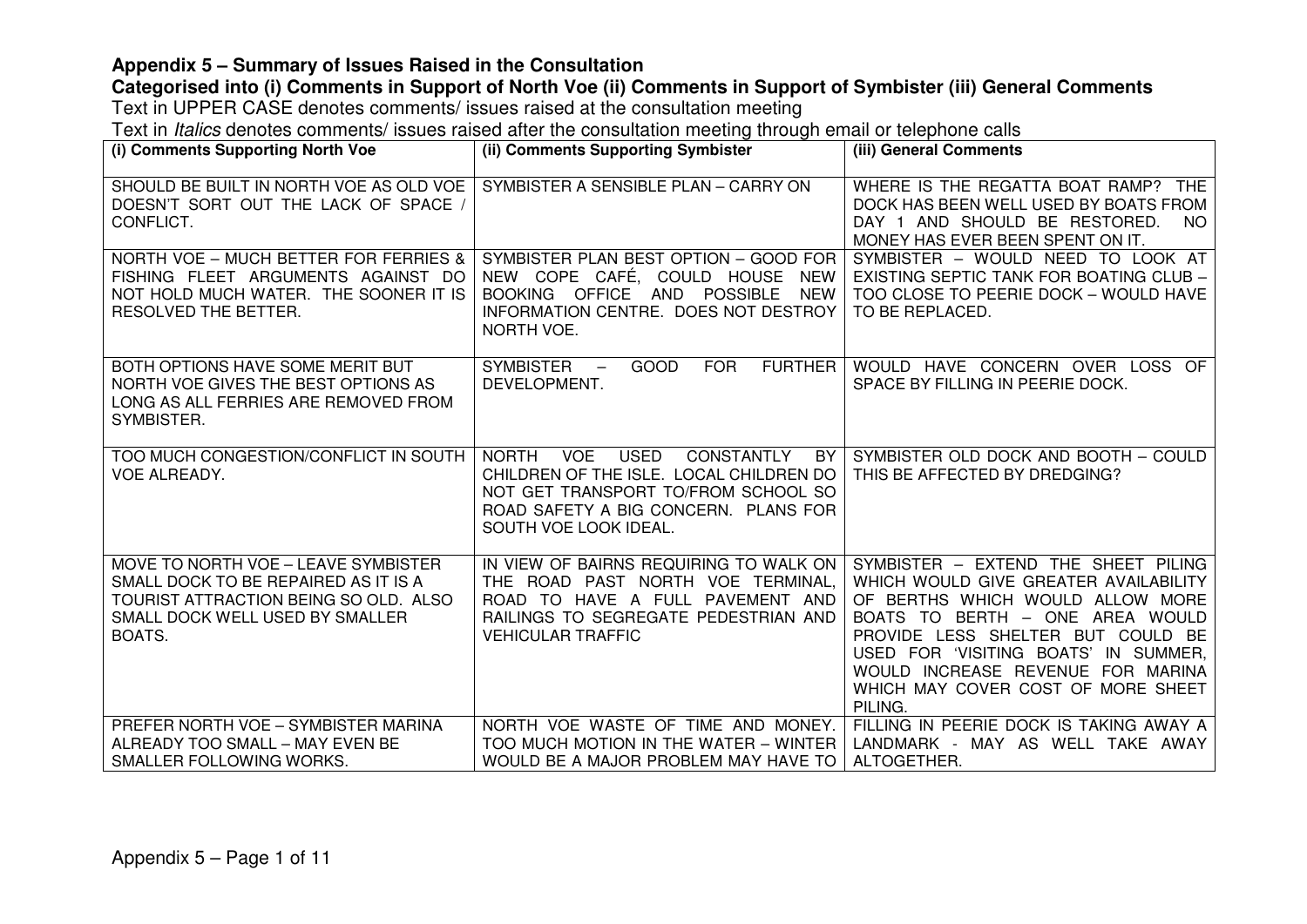### **Categorised into (i) Comments in Support of North Voe (ii) Comments in Support of Symbister (iii) General Comments**

Text in UPPER CASE denotes comments/ issues raised at the consultation meeting

|                                                                                                                                      | MOVE TO SYMBISTER FOR SHELTER.<br>SHOULD NOT RUIN NORTH VOE FOR<br>CHILDREN WHO PLAY ON THE BEACH AND<br>SWIM. WHY RUIN TWO VOES?<br>PREFER SYMBISTER - TANK TESTING DID<br>NOT TAKE INTO ACCOUNT NORTHERLY<br>WINDS - BELIEF IS THAT NORTH VOE OPTION<br>EXPOSED TO SUCH SWELL AND WIND                                                                                                                                                                              |                                                                                                                                                                                                    |
|--------------------------------------------------------------------------------------------------------------------------------------|-----------------------------------------------------------------------------------------------------------------------------------------------------------------------------------------------------------------------------------------------------------------------------------------------------------------------------------------------------------------------------------------------------------------------------------------------------------------------|----------------------------------------------------------------------------------------------------------------------------------------------------------------------------------------------------|
| NORTH VOE - EASIEST AND MORE<br>STRAIGHTFORWARD SOLUTION OF ALL.                                                                     | SYMBISTER WOULD ENSURE A WORKABLE<br>SHELTERED HARBOUR. FILLING IN SMALL<br>DOCK IS SENSIBLE. SOME WORK WILL NEED<br>TO BE DONE TO SECURE PIER CURRENTLY<br>USED BY LINGA. ANY POSSIBILITY OF MORE<br>BERTHS IN MARINA AS WAITING LIST LONG.<br>SYMBISTER WOULD PROVIDE A SHELTERED<br>HARBOUR WHEREAS NORTH VOE MAY OR<br>MAY NOT. THE EXISTING LINKSPAN SHOULD<br>BE RETAINED IN CASE OF FAILURE OF NEW<br><b>RAMPS</b><br><b>WITNESS</b><br>TOFT/ULSTA/HAMARSNESS. | SYMBISTER - EXTEND THE DREDGING WHICH<br>WOULD GIVE MORE SPACE FOR WHITEFISH<br>BOATS.                                                                                                             |
| PREFER NORTH VOE - CONCERN COMING IN<br>TO SYMBISTER – NO ROOM FOR ERROR.<br>NORTH VOE MORE OPEN WITH LITTLE OTHER<br><b>TRAFFIC</b> | SYMBISTER SHOULD BE DEVELOPED<br>LEAVING NORTH VOE AS IS.                                                                                                                                                                                                                                                                                                                                                                                                             | SYMBISTER - DREDGE FURTHER AND<br>LAUNCH PONTOONS OFF THE SHORE.<br>DISTANCE BETWEEN PONTOONS NEEDS TO<br>BE 2 BOAT LENGTHS.                                                                       |
| NORTH VOE ALLOWS CAPACITY FOR<br><b>EXPANSION IN THE FUTURE.</b>                                                                     | SYMBISTER ALREADY HAS MOST OF THE<br>AMENITIES IE PIERS TO TIE UP. NORTH VOE<br>OPTION WOULD TAKE AWAY FROM CHILDREN<br>OF WHALSAY THE ABILITY TO<br>SWIM/SAIL/LEARN TO ROW/HANDLE BOATS IN<br>A RELATIVELY SAFE ENVIRONMENT.                                                                                                                                                                                                                                         | SYMBISTER - CAN THE LINKSPAN MOVE UP<br>AND CREATE A LAY BY BERTH WHICH WOULD<br>RELEASE MORE SPACE FOR FISHING BOATS.<br>THE NEW DOLPHIN MAKE MANOEUVERING<br>FOR WHITE FISH BOATS MORE DIFFICULT |
| STAG REPORT INDICATES NEED FOR ONE OR                                                                                                | NORTH VOE THE ONLY                                                                                                                                                                                                                                                                                                                                                                                                                                                    | CANNOT BELIEVE THAT NORTH VOE IS A                                                                                                                                                                 |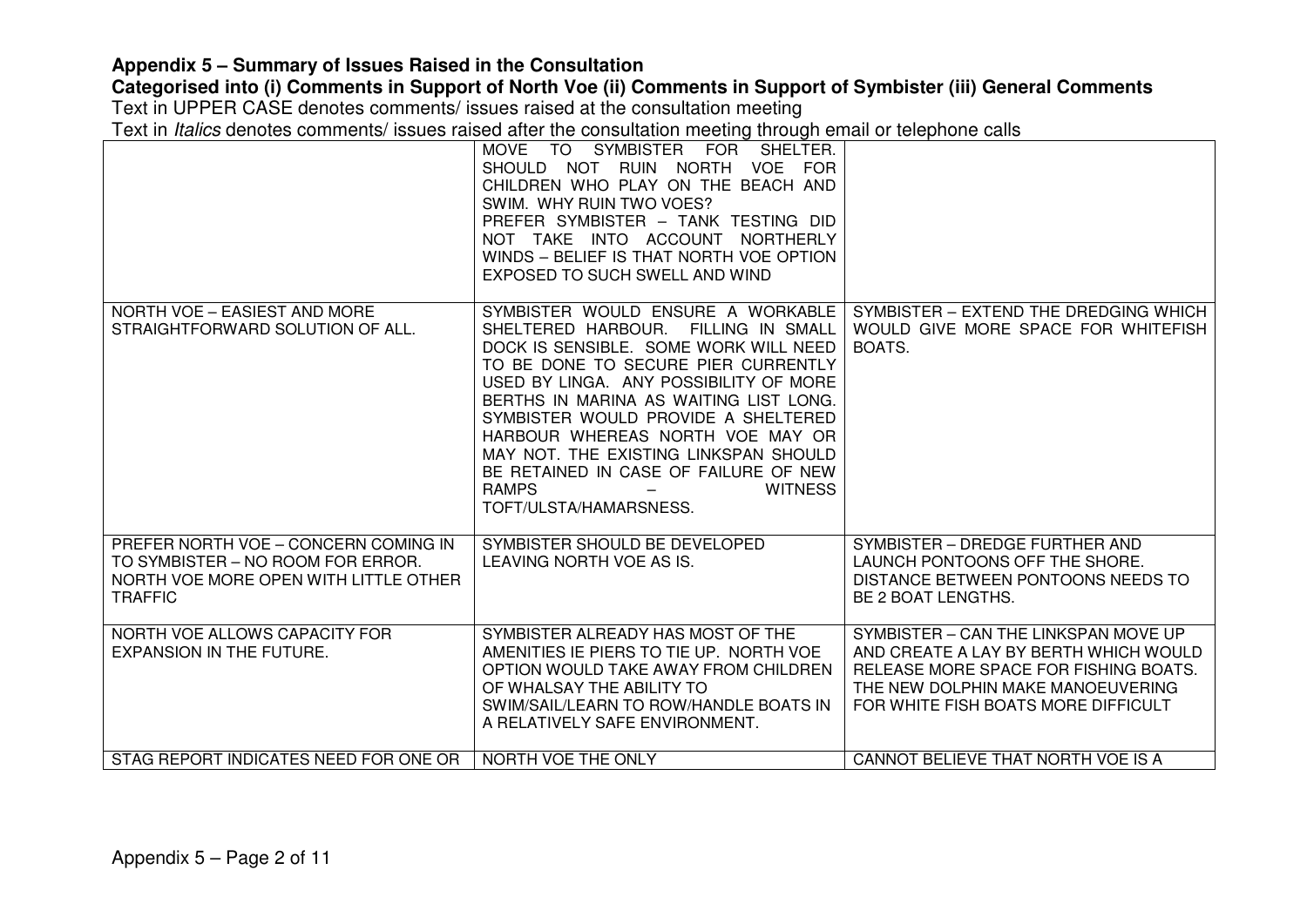# **Categorised into (i) Comments in Support of North Voe (ii) Comments in Support of Symbister (iii) General Comments**

Text in UPPER CASE denotes comments/ issues raised at the consultation meeting

| TWO NEW LARGER VESSELS OVER NEXT 20<br>YEARS OR SO. SYMBISTER OPTION WILL<br>ALLOW [ONLY] ONE LARGER VESSEL TO<br>OPERATE, BUT WITH NO LAY-BY BERTH FOR<br>REPAIRS. TWO LARGER VESSELS NOT AN<br>OPTION SO RESTRICTING POTENTIAL FUTURE<br>TRAFFIC GROWTH. NORTH VOE DOES NOT<br>HAVE THIS RESTRICTION ON GROWTH | NATURAL/UNDISTURBED VOE IN WHALSAY -<br>WOULD INVOLVE NEW ROADS/PARKING<br>FACILITIES ETC WHICH ARE ALREADY IN<br>SYMBISTER.                                                                            | CHEAPER OPTION THAN SYMBISTER.                                                                                                                                                                                                                                                                                                                                                                                                                                   |
|------------------------------------------------------------------------------------------------------------------------------------------------------------------------------------------------------------------------------------------------------------------------------------------------------------------|---------------------------------------------------------------------------------------------------------------------------------------------------------------------------------------------------------|------------------------------------------------------------------------------------------------------------------------------------------------------------------------------------------------------------------------------------------------------------------------------------------------------------------------------------------------------------------------------------------------------------------------------------------------------------------|
| LATEST OPTION ALLOWS NO ROOM FOR<br>FUTURE DEVELOPMENT IN HARBOUR<br>ACTIVITIES IN WHALSAY AND WILL REDUCE<br><b>CURRENT PROVISION.</b>                                                                                                                                                                          | SYMBISTER - BENEFIT TO ALL - MAIN HUB OF<br>WHALSAY. [NORTH VOE] WOULD CAUSE AN<br>UNECESSARY SPLIT.                                                                                                    | PROPOSED PIER AT NORTH VOE TO BE<br>EXTENDED BY A FEW METRES TO ALLOW<br>BOTH LINGA AND FILLA TO LAYOVER ON<br><b>NORTH SIDE</b>                                                                                                                                                                                                                                                                                                                                 |
| SYMBISTER HARBOUR WILL BECOME<br>DANGEROUSLY CONGESTED FOR ALL<br><b>HARBOUR USERS.</b>                                                                                                                                                                                                                          | <b>DISTURBANCE BY NOISE &amp; POLLUTION</b><br>DURING WORKS IF BUILT AT NORTH VOE.                                                                                                                      | MOVE EXISTING RAMP FROM SYMBISTER<br>ONCE NORTH VOE FULLY OPEN TO NORTH<br>SIDE OF NEW PIER - WOULD ALLOW TWO<br>VESSELS TO OPERATE AT ONCE (SOMETIMES<br>SKERRIES AND MAINLAND BOATS QUEUING IN<br>SYMBISTER AT PRESENT) AND WOULD<br>ALLOW FOR BLOCKING OF RAMP BY FAILED<br><b>VESSEL - MINIMAL COST AS RAMP AND</b><br>HYDRAULICS IN GOOD CONDITION, ONLY<br>ADDITIONAL COSTS WOULD BE CONCRETE<br>INFRASTRUCTURE AND RAMP TRANSPORT<br><b>FROM SYMISTER</b> |
| POTENTIAL OPTIONS FOR SALVAGING THE<br>'AULD DOCK' IN SOME FORM WOULD BE LOST<br>FOREVER.                                                                                                                                                                                                                        | NORTH VOE - WOULD NEED TO DREDGE ALL<br>THE TIME - WITH WEATHER CONDITIONS -<br>SAND AND SILT WILL COME IN ALL THE TIME<br>WHICH WILL MEAN HAVING TO KEEP ON<br>DREDGING - HUGE FINANCIAL IMPLICATIONS. | SYMBISTER - EXTEND NEW PIER IN<br>SYMBISTER TO EAST NORTH EAST TO<br>IMPROVE PROTECTION OF MARINA, EVEN<br>BETTER TO PUT SHORT STUB BREAKWATER<br>FROM JUST NORTH OF HANSEATIC DOCK TO<br>MAKE MARINA ENTRANCE NARROWER -<br>WOULD THEN ALLOW WHOLE AREA TO<br>BECOME A MARINA WITH MANY ADDITIONAL                                                                                                                                                              |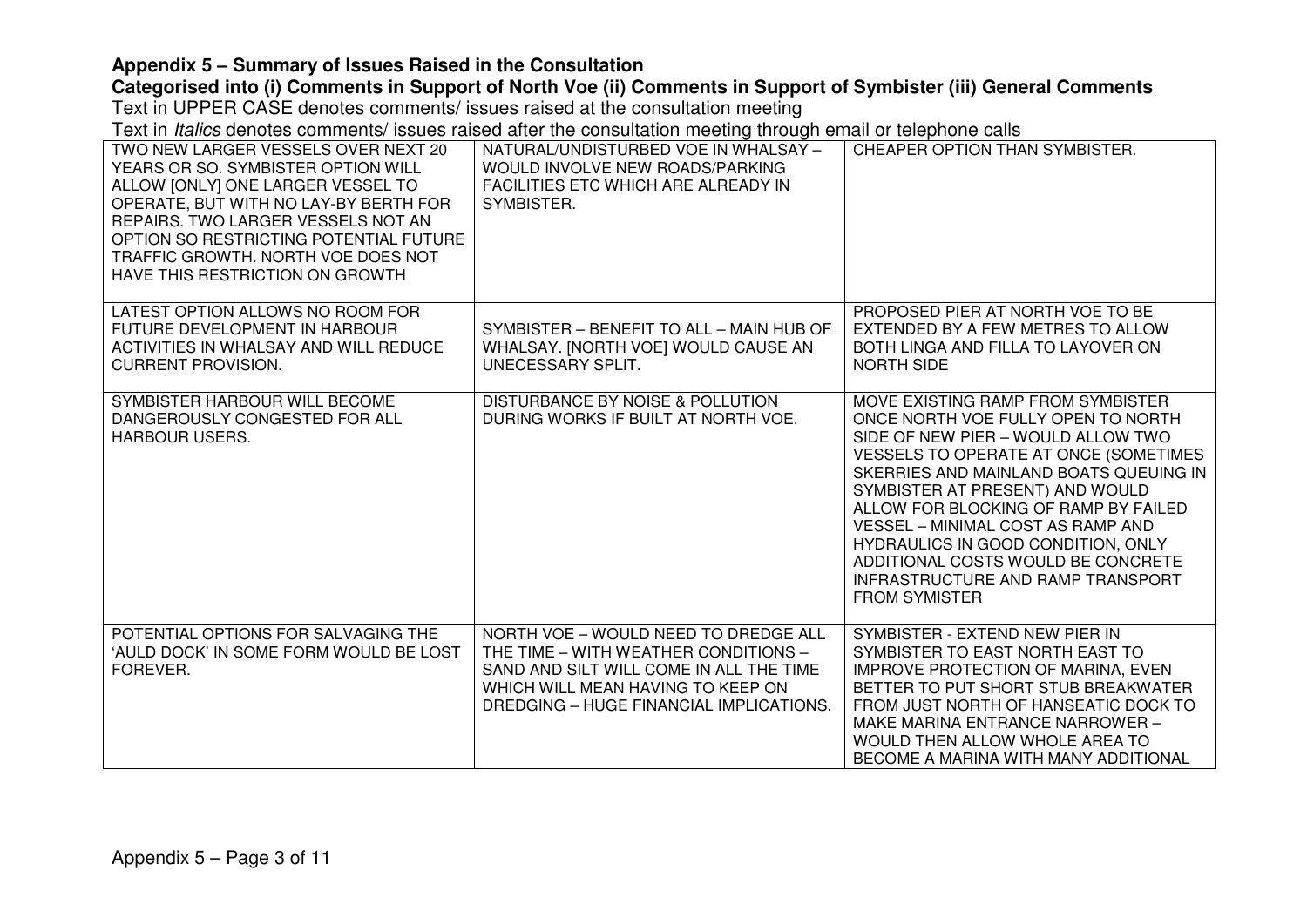# **Categorised into (i) Comments in Support of North Voe (ii) Comments in Support of Symbister (iii) General Comments**

Text in UPPER CASE denotes comments/ issues raised at the consultation meeting

|                                                                                                                                                                                                                                                                                                                                                                                                                                                                                                                                                                                                                                                                                                                                  |                                                                                                                                                                                  | BERTHS, MAY REQUIRE A TRAFFIC LIGHT<br>SCHEME TO AVOID FERRY / MARINA USERS<br><b>CONFLICT</b>                                                                                      |
|----------------------------------------------------------------------------------------------------------------------------------------------------------------------------------------------------------------------------------------------------------------------------------------------------------------------------------------------------------------------------------------------------------------------------------------------------------------------------------------------------------------------------------------------------------------------------------------------------------------------------------------------------------------------------------------------------------------------------------|----------------------------------------------------------------------------------------------------------------------------------------------------------------------------------|-------------------------------------------------------------------------------------------------------------------------------------------------------------------------------------|
| THE CONGESTED HARBOUR AND TRAFFIC<br>AREA WLL NOT BE CONDUSIVE TO ECONOMIC<br>DEVELOPMENT OF THE ISLE.                                                                                                                                                                                                                                                                                                                                                                                                                                                                                                                                                                                                                           | SYMBISTER - SCALLOP BOATS COULD USE<br>BACK OF NEW PIER IF MARINA WAS MOVED.<br><b>COULD THE FERRY SERVICE BE</b><br>COMPROMISED BY FOG/WIND?                                    | IN VIEW OF BAIRNS REQUIRING TO WALK ON<br>THE ROAD PAST NORTH VOE TERMINAL,<br>ROAD TO HAVE A FULL PAVEMENT AND<br>RAILINGS TO SEGREGATE PEDESTRIAN AND<br><b>VEHICULAR TRAFFIC</b> |
| DISRUPTION TO SYMBISTER DURING<br>CONSTRUCTION WOULD BE DETRIMENTAL TO<br>THE ECONOMIC DEVELOPMENT OF THE ISLE.                                                                                                                                                                                                                                                                                                                                                                                                                                                                                                                                                                                                                  | SHOULD BE SOUTH VOE - WHY USE<br>$\bullet$<br>MONEY TO DEVELOP ANOTHER VOE<br>WHEN IN THE FUTURE THERE MAY BE<br>A FIXED LINK BY THAT TIME THE<br><b>WORKS ARE IRREVERSIBLE.</b> | SYMBISTER - PUT MARINA OUT FROM BEACH.<br>WOULD POTENTIALLY ALLOW FOR LONGER<br>TROTS AND MORE BERTHS. THERE IS<br>ALREADY A SIGNIFICANT WAITING LIST FOR<br><b>MARINA BERTHS.</b>  |
| Reasons why Symbister Harbour is not the<br>best option:<br>The safety risks from the conflict of use in<br>Symbister Harbour are of grave concern<br>It appears that several folk have noted a<br>need to extend the marina provision and<br>there is so little room there already -<br>moving the ferry to the North Voe would<br>allow for this<br>Development of use of smaller boats<br>should be encouraged and supported for<br>traditional, cultural and economic reasons<br>Children need to learn road safety in<br>general and whether the ferry is in the<br>North Voe or Symbister, traffic<br>management should be safe for all<br>pedestrians wherever they are walking<br>Children play where they will whatever | IF BUILDING WORKS TAKES PLACE AT<br>$\bullet$<br>NORTH VOE THIS WOULD CAUSE<br>MAJOR DISRUPTION ON THE MAIN<br>ROAD BETWEEN SKAW AND<br>SYMBISTER.                               | IMPROVING THE SOUTH VOE PIERS FOR ALL<br>THE FISHING BOATS AND THE FERRIES BY<br>BUILDING OUT AT THE BACK OF THE OUTER<br>BREAKWATER. NORTH VOE SHOULD NOT BE<br>AN OPTION.         |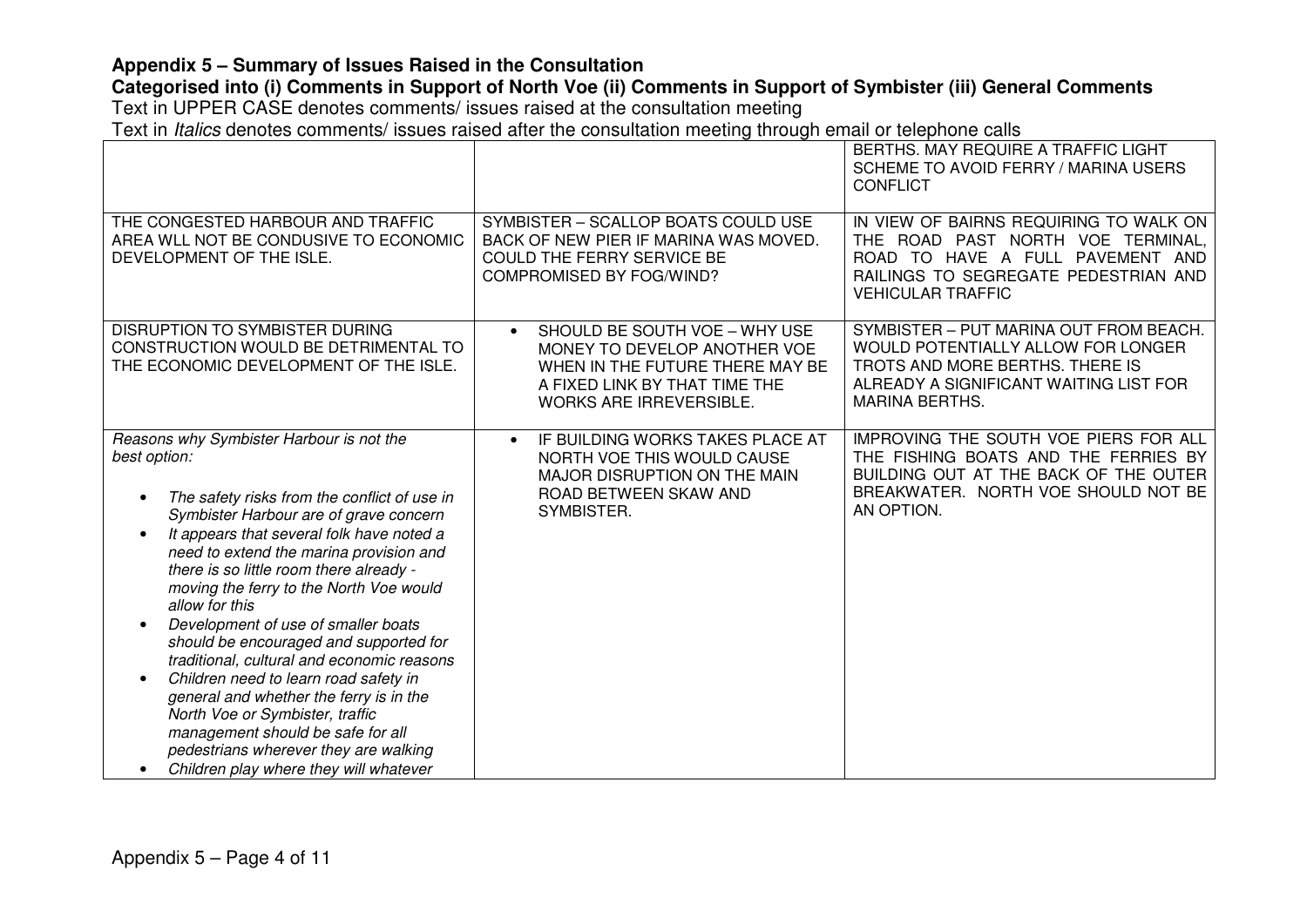# **Categorised into (i) Comments in Support of North Voe (ii) Comments in Support of Symbister (iii) General Comments**

Text in UPPER CASE denotes comments/ issues raised at the consultation meeting

| developments occur. For many years<br>children were never seen playing on the<br>North Voe beach even when there was no<br>prospect of a ferry terminal, trends change<br>over time<br>We should be looking at the long-term<br>$\bullet$<br>future not just the current issues<br>We have just had the annual Regatta in<br>$\bullet$<br>Whalsay which is the main local holiday<br>week - we need to maintain a regatta ramp<br>provision which is manageable for this<br>major local event |                                                                                                                                                                                                                                                                                                                                                                      |  |
|-----------------------------------------------------------------------------------------------------------------------------------------------------------------------------------------------------------------------------------------------------------------------------------------------------------------------------------------------------------------------------------------------------------------------------------------------------------------------------------------------|----------------------------------------------------------------------------------------------------------------------------------------------------------------------------------------------------------------------------------------------------------------------------------------------------------------------------------------------------------------------|--|
| "It is pathetic to even think about filling in 'peerie"<br>dock' at Symbister. If this had been situated in<br>Lerwick this never would happen. It is removing a<br>picturesque tourist attraction and also would be<br>removing the history behind this. No room at<br>Symbister should build new Terminal at North Voe<br>but failing that if Symbister then keep 'peerie<br>dock'.'                                                                                                        | SOUTH VOE - SAFETY FOR NORTH<br>$\bullet$<br><b>VOE A GREAT CONCERN - THE</b><br>ACCESS TO THE TERMINAL WIILL BE<br>ON A CORNER. 28 CHILDREN<br>CURRENTLY WALK TO SCHOOL WHEN<br>TRAFFIC WILL BE INCREASED FROM<br><b>BOTH SIDES.</b>                                                                                                                                |  |
|                                                                                                                                                                                                                                                                                                                                                                                                                                                                                               | - Any "Economic Development" of the isle will be<br>dependent on a tunnel, not on the development of<br>either South or North Voe i.e. upgrade the South<br>Voe.                                                                                                                                                                                                     |  |
|                                                                                                                                                                                                                                                                                                                                                                                                                                                                                               | - An "Economic Development" is proposed in the<br>conversion of the net store, at Symbister, into<br>a cafe (Cope). Its success will be dependent on<br>catching the incoming and outgoing traffic from the<br>ferries. This point also applies to existing<br>businesses. The passing trade must surely be<br>important to the Boating Club (e.g. visiting sporting |  |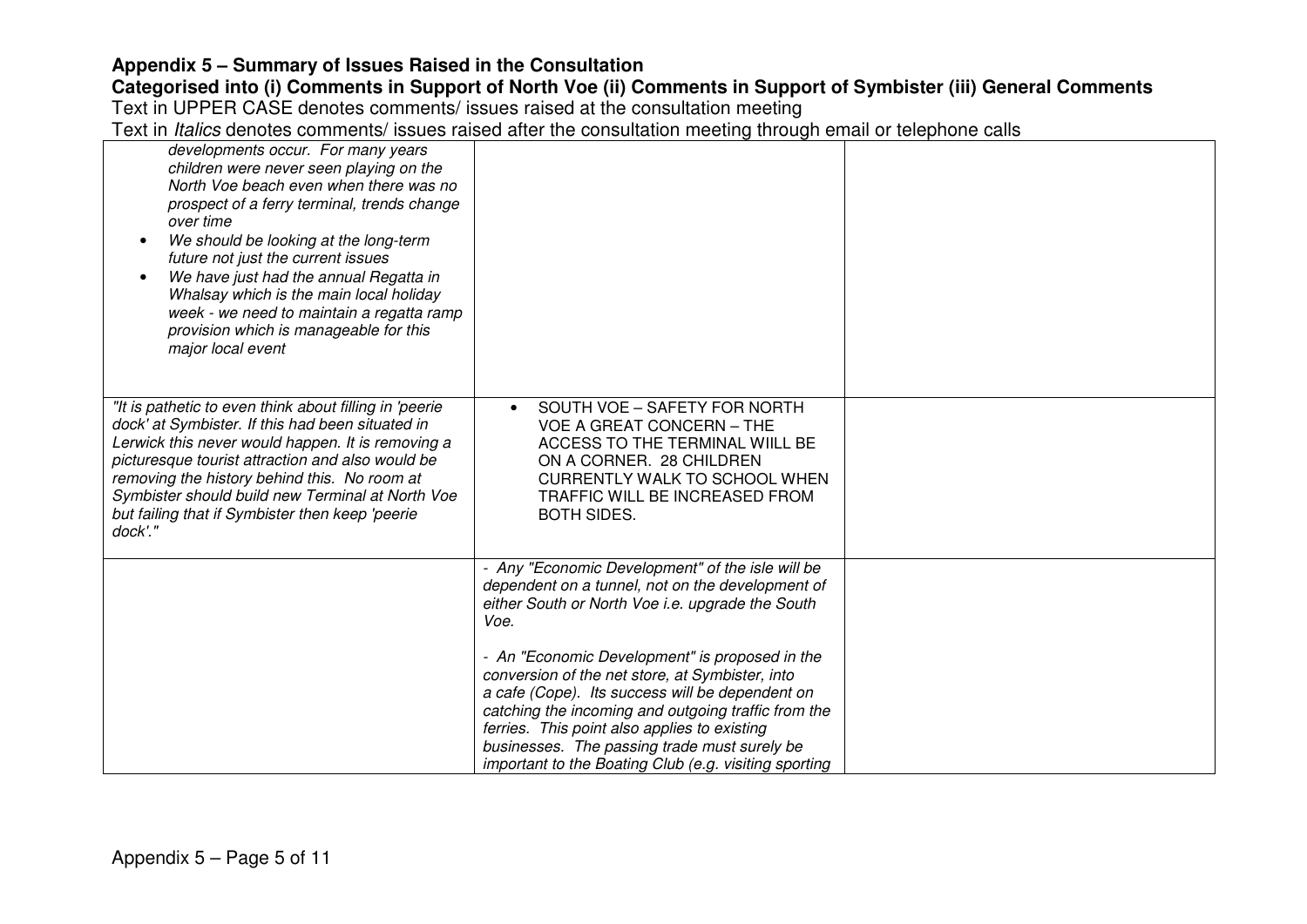| teams en route to the ferry) and to the Symbister                                                         |  |
|-----------------------------------------------------------------------------------------------------------|--|
| shop. Both provide jobs for people in the isle. The                                                       |  |
| "Current Economy" of the isle must be                                                                     |  |
| safeguarded. The ferry should stay at Symbister.                                                          |  |
| - Is the Symbister Harbour congested? At times it                                                         |  |
| is almost empty. But like most harbours it has its                                                        |  |
| busy periods. Skippers and other boat handlers                                                            |  |
| stress the importance of approaching any harbour                                                          |  |
| at a safe speed with good seamanship skills.                                                              |  |
| - Safety/Congestion. The Symbister terminal is                                                            |  |
| ideally sited for the Fish Factory. Lorries are able                                                      |  |
| to come and go from the ferry avoiding the main                                                           |  |
| roads. Re-siting the terminal would surely have                                                           |  |
| cost implications to the factory (fuel costs).                                                            |  |
|                                                                                                           |  |
| - One point not mentioned in the handout is the                                                           |  |
| invasion of privacy which any ferry terminal in the                                                       |  |
| North Voe would cause to the existing homes.                                                              |  |
| Houses surround this Voe, with a number at a low                                                          |  |
| level. Siting the ferry terminal here would mean                                                          |  |
| permanent noise and visual pollution.                                                                     |  |
|                                                                                                           |  |
| "I am in agreement with the persons who says the                                                          |  |
| 'road safety for the North Voe is a great concern' as<br>my children are among the 28 that walk past that |  |
|                                                                                                           |  |
| area every day to school. I think the ferry should<br>be left in the South Voe."                          |  |
|                                                                                                           |  |
| "Please do not put the ferry in the north voe                                                             |  |
| because I lic to swim ther with my wetsoot on"                                                            |  |
|                                                                                                           |  |
| From Whalsay resident Aged 8 years                                                                        |  |
|                                                                                                           |  |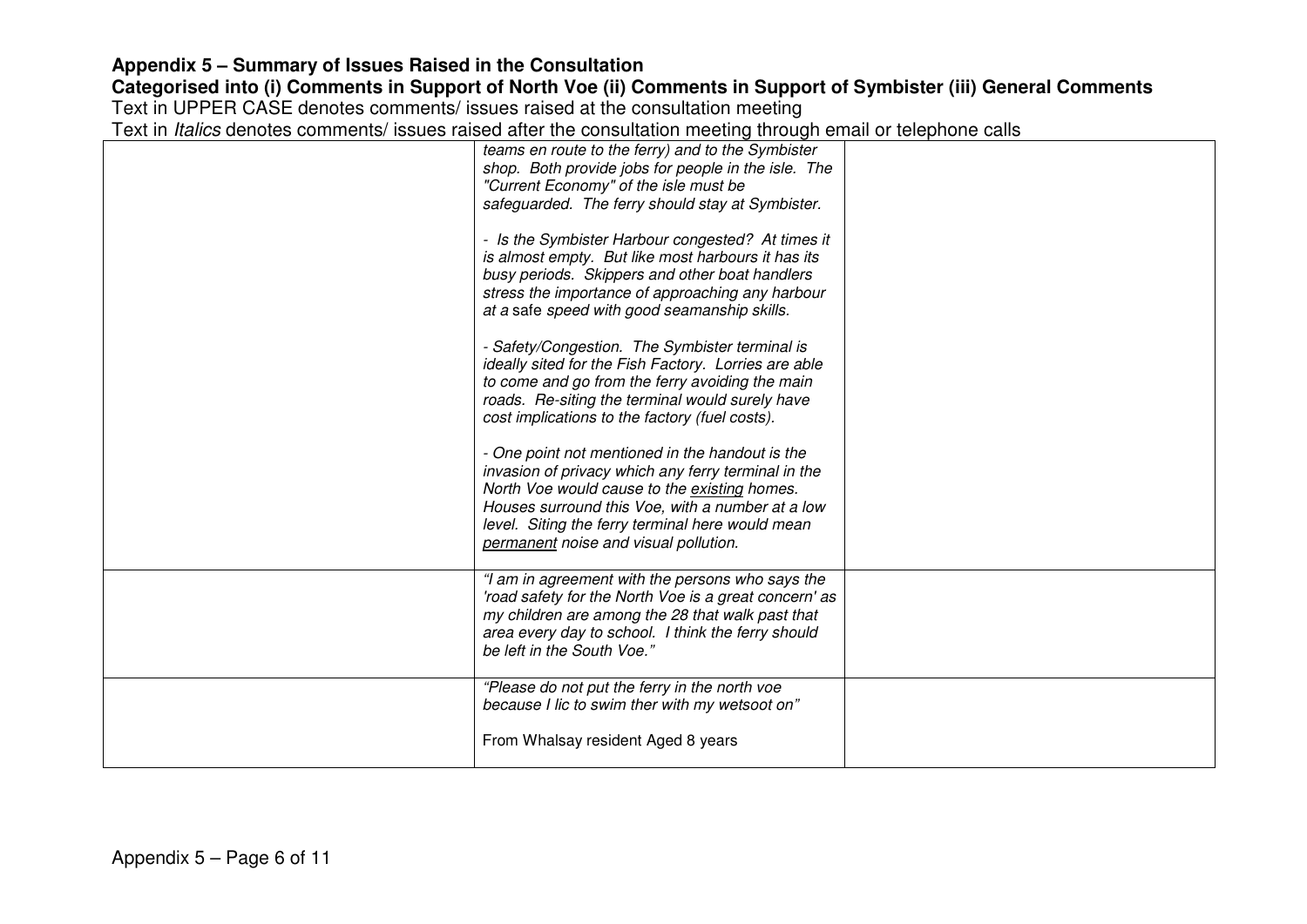| "DO NOT PUT THE FERRY IN THE NORTH VOE.                                                                                                                                                                                                                                                                                                                                                                                                                                                                                                                                                                                                                                                                                                                                                                                                                                                                                                                             |  |
|---------------------------------------------------------------------------------------------------------------------------------------------------------------------------------------------------------------------------------------------------------------------------------------------------------------------------------------------------------------------------------------------------------------------------------------------------------------------------------------------------------------------------------------------------------------------------------------------------------------------------------------------------------------------------------------------------------------------------------------------------------------------------------------------------------------------------------------------------------------------------------------------------------------------------------------------------------------------|--|
| I have a new wetsuit and I go for dips, if the ferry<br>came to the North Voe it would ruin my fun."                                                                                                                                                                                                                                                                                                                                                                                                                                                                                                                                                                                                                                                                                                                                                                                                                                                                |  |
| From Whalsay resident aged 8 years                                                                                                                                                                                                                                                                                                                                                                                                                                                                                                                                                                                                                                                                                                                                                                                                                                                                                                                                  |  |
| "We got new wetsuits from our granny and most of<br>my holiday I have been playing with my friends in<br>the north voe and it was all fun until YOU made<br>that silly idea that you HAD to make another pier<br>but if you put it in the north voe you will ruin my fun<br>for the rest of my life so thank you very very much"<br>From Whalsay resident aged 10 years                                                                                                                                                                                                                                                                                                                                                                                                                                                                                                                                                                                             |  |
|                                                                                                                                                                                                                                                                                                                                                                                                                                                                                                                                                                                                                                                                                                                                                                                                                                                                                                                                                                     |  |
| Would like to comment on a few matters following<br>recent feedback of some comments from meeting.<br>Firstly we feel Symbister Voe should be used and<br>adapted to accommodate all aspects of vessels<br>being used from small pleasure boats to ferries,<br>keeping everything together as one comment said<br>main hub of Whalsay. Local shop, boating club and<br>proposed COPE cafe's trade would be greatly<br>affected if the terminal was moved outwith<br>Symbister location.<br>We feel strongly against North Voe being<br>developed also due to massive increase of traffic.<br>Mainstream traffic occupies this road at present to<br>add to this would be creating an extremely busy<br>and dangerous road for all road users but<br>especially children! Regardless of pavements etc.<br>children still have to cross roads. You will be<br>developing dangerous roads in an area that could<br>be left untouched. Surely safety of children should |  |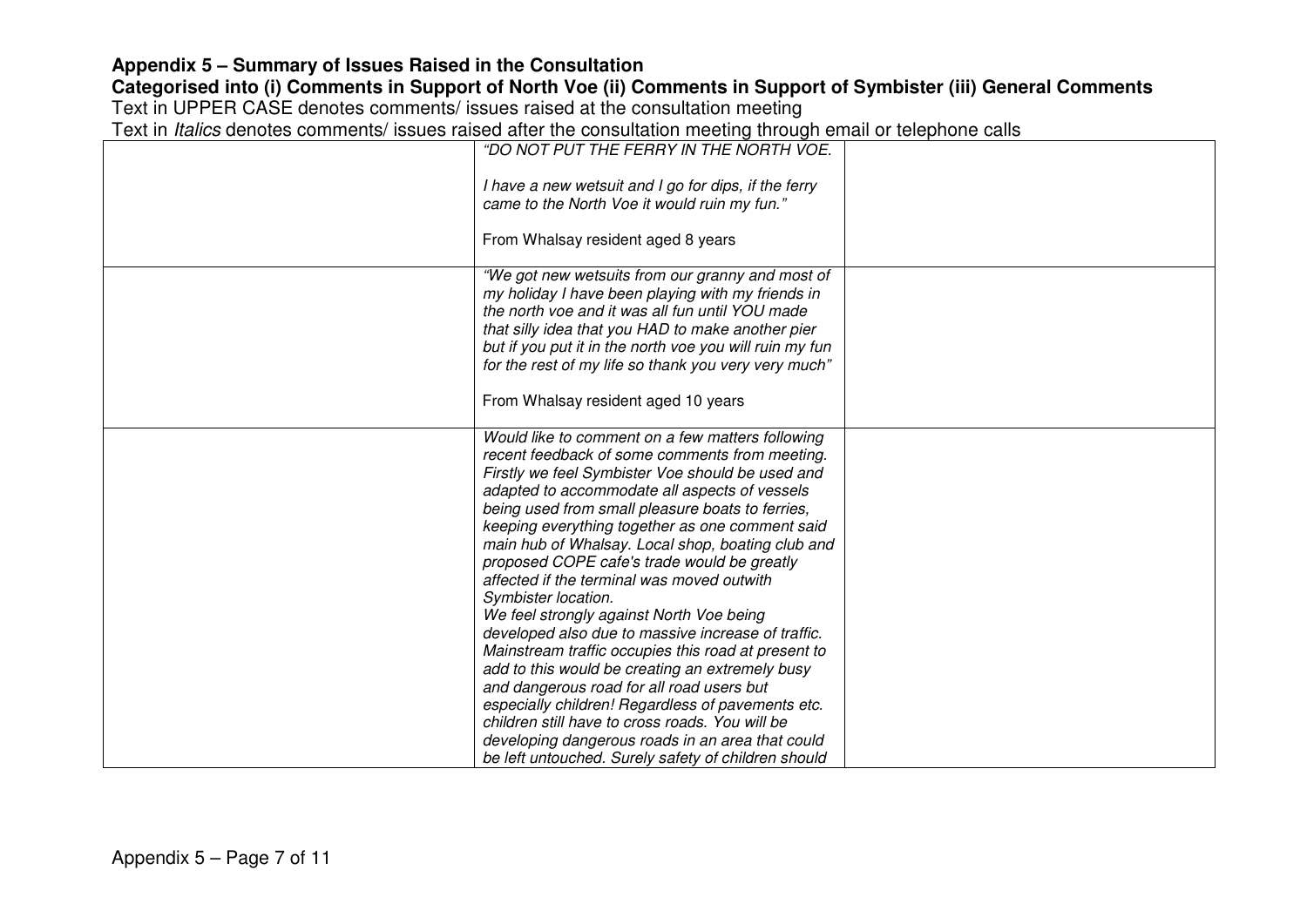| be considered when there is already a functional                                                                                                                                                                                                                                                                                                                                |  |
|---------------------------------------------------------------------------------------------------------------------------------------------------------------------------------------------------------------------------------------------------------------------------------------------------------------------------------------------------------------------------------|--|
| harbour in Symbister Voe, which could be altered                                                                                                                                                                                                                                                                                                                                |  |
| and improved on leaving North Voe area                                                                                                                                                                                                                                                                                                                                          |  |
| undisturbed.                                                                                                                                                                                                                                                                                                                                                                    |  |
| It was commented that North Voe would be more                                                                                                                                                                                                                                                                                                                                   |  |
| straightforward. It would not be straightforward at                                                                                                                                                                                                                                                                                                                             |  |
| all! It will cause major disruption and pollution to                                                                                                                                                                                                                                                                                                                            |  |
| the environment and introduce danger to roads that                                                                                                                                                                                                                                                                                                                              |  |
| is avoidable if it is maintained at Symbister harbour                                                                                                                                                                                                                                                                                                                           |  |
| where roads etc. are all in place and out of the way                                                                                                                                                                                                                                                                                                                            |  |
| of the majority of road users.                                                                                                                                                                                                                                                                                                                                                  |  |
| The North Voe is a landmark! It is also a tourist                                                                                                                                                                                                                                                                                                                               |  |
| attraction. It was used as an advert for Whalsay on                                                                                                                                                                                                                                                                                                                             |  |
| one of the tourist booklets not so long back. The                                                                                                                                                                                                                                                                                                                               |  |
| effects of disruption to wildlife in their natural                                                                                                                                                                                                                                                                                                                              |  |
| environment should also be considered. Seals,                                                                                                                                                                                                                                                                                                                                   |  |
| otters, tirricks, scarfs, ducks and trout are seen in                                                                                                                                                                                                                                                                                                                           |  |
| the North Voe.                                                                                                                                                                                                                                                                                                                                                                  |  |
| It was commented that there was a concern                                                                                                                                                                                                                                                                                                                                       |  |
| coming into Symbister Harbour no room for error                                                                                                                                                                                                                                                                                                                                 |  |
| north voe more open with little other traffic. Then                                                                                                                                                                                                                                                                                                                             |  |
| later another comment saying north voe allow                                                                                                                                                                                                                                                                                                                                    |  |
| capacity for expansion in the future! Surely this is a                                                                                                                                                                                                                                                                                                                          |  |
|                                                                                                                                                                                                                                                                                                                                                                                 |  |
|                                                                                                                                                                                                                                                                                                                                                                                 |  |
| same outcome with the same problem! There will                                                                                                                                                                                                                                                                                                                                  |  |
|                                                                                                                                                                                                                                                                                                                                                                                 |  |
| wherever it is.                                                                                                                                                                                                                                                                                                                                                                 |  |
| North Voe will not make a better entrance with bad                                                                                                                                                                                                                                                                                                                              |  |
|                                                                                                                                                                                                                                                                                                                                                                                 |  |
|                                                                                                                                                                                                                                                                                                                                                                                 |  |
|                                                                                                                                                                                                                                                                                                                                                                                 |  |
| Voe too much motion in the water. Winter will be a                                                                                                                                                                                                                                                                                                                              |  |
|                                                                                                                                                                                                                                                                                                                                                                                 |  |
| Symbister for shelter. This would make it worse                                                                                                                                                                                                                                                                                                                                 |  |
| contradiction! If allowing voe expansion this would<br>presumably increase traffic and would end up the<br>be vessels in and around the entrance to a harbour<br>weather. If you get SW gale and north tide with SE<br>ground swell motion after a SE gale an then a gale<br>from the SW your approach will not be good. North<br>major problem and ferries may have to move to |  |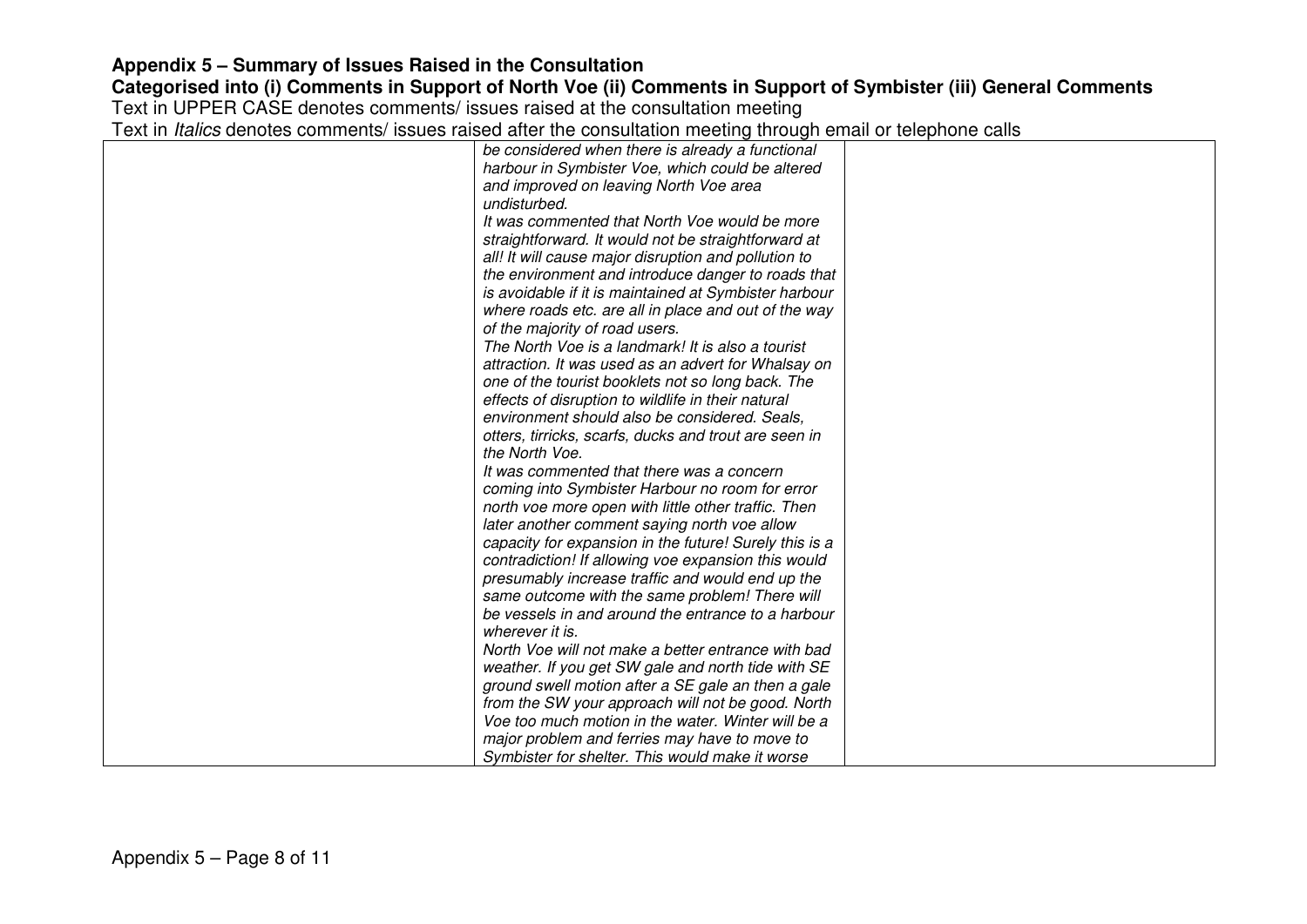| than ever. Ferries would have to go back in South      |  |
|--------------------------------------------------------|--|
| Voe for shelter creating a worse problem. Leave it     |  |
| in Symbister Voe where it is proven to work.           |  |
| Congested harbours are all over the world. From        |  |
| Hong Kong to Cullivoe. Speaking from experience        |  |
| it is a requirement of the vessels masters and         |  |
| skippers to command their vessels and act in a         |  |
| responsible manner. All this comes down to good        |  |
| seamanship. You don't see vessels in any other         |  |
| harbour steaming through pier heads at 8 knts          |  |
| when you can't see what's coming out of the            |  |
| harbour, when it's not a VHF controlled                |  |
| harbour!! This is very poor seamanship, which has      |  |
| been pointed out to management at Sellaness            |  |
| more than once over the years! Not an argument         |  |
| for re-routing ferries!                                |  |
| Whalsay has no good beaches as is. The North           |  |
| beach is popular with children all over the isle. If   |  |
| taken away from them and adults there will be          |  |
| nothing left.                                          |  |
| When the tank testing was carried out did it take      |  |
| into consideration the different depths within the     |  |
| North Voe. The outcome would possibly be very          |  |
| different taking into account the difference of the    |  |
|                                                        |  |
| depth of the Voe throughout and the deeper sound       |  |
| out by the salmon cages along with swells and the      |  |
| amount of water pushing into the north voe.            |  |
|                                                        |  |
| "Some points I would like to make regarding the        |  |
| proposed terminal for Whalsay                          |  |
|                                                        |  |
| Nothing has been put in place for the sea<br>$\bullet$ |  |
| site in the entrance to the north Voe, or              |  |
| where this might be relocated. Four men                |  |
| have fulltime employment and on occasion               |  |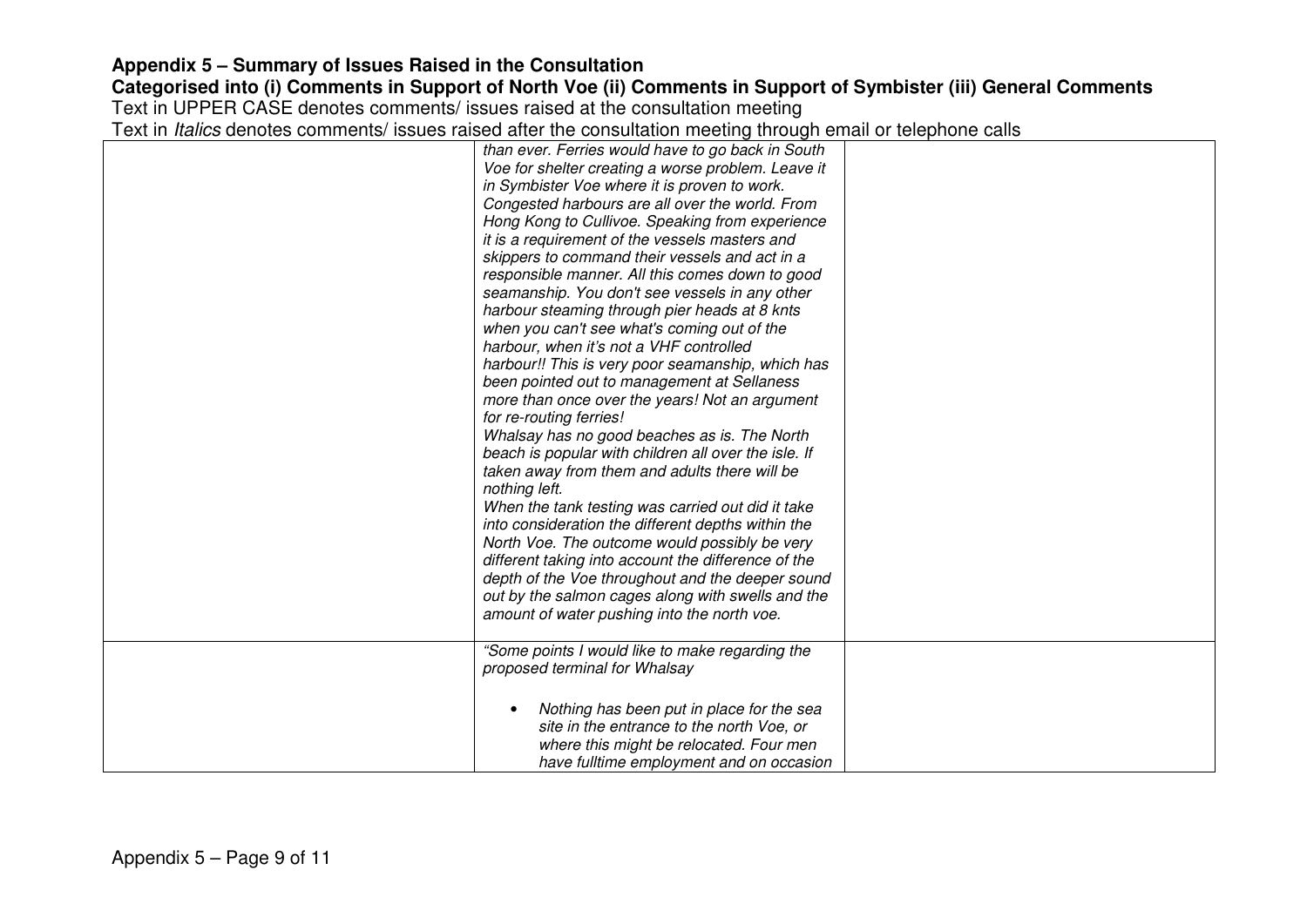# **Categorised into (i) Comments in Support of North Voe (ii) Comments in Support of Symbister (iii) General Comments**

Text in UPPER CASE denotes comments/ issues raised at the consultation meeting

| four casuals. This is one of the best sights<br>in Shetland the quality of the fish is<br>excellent.<br>Residents living near and around the<br>$\bullet$<br>South Voe harbour area, to date have not<br>voiced any objections to the proposed<br>development in the inner harbour.<br>Residents living near around the North<br>Voe harbour are almost 99% against any<br>development in the inner harbour area.<br>South Voe inner option if this is the<br>$\bullet$<br>preferred option there is a huge area in<br>harbour that can be used for future<br>developments for example inside the north<br>breakwater along the shore to the<br>Hansiatic booth.<br>Congestion in the harbour mouth. Not one<br>incident or accident has ever been<br>recorded or yet have I ever seen any close<br>quarter situations, visibility on the ferries is<br>excellent, speed should always be reduced<br>entering harbours as good common<br>practice and good seamanship.<br>If the Filla was removed from the harbour<br>and relocated to a more appropriate<br>berth, Vidlin, Skerries, Lerwick or Sullom<br>Voe this would solve many problems<br>congestion, berthing arrangements and<br>overall cost for the new Whalsay terminal. |  |
|---------------------------------------------------------------------------------------------------------------------------------------------------------------------------------------------------------------------------------------------------------------------------------------------------------------------------------------------------------------------------------------------------------------------------------------------------------------------------------------------------------------------------------------------------------------------------------------------------------------------------------------------------------------------------------------------------------------------------------------------------------------------------------------------------------------------------------------------------------------------------------------------------------------------------------------------------------------------------------------------------------------------------------------------------------------------------------------------------------------------------------------------------------------------------------------------------------------------------------------|--|
| The option in the North Voe does not allow<br>any future development in anyway.<br>I hope the points I have made can be helpful and<br>useful on the future ferry terminal Proposal for the                                                                                                                                                                                                                                                                                                                                                                                                                                                                                                                                                                                                                                                                                                                                                                                                                                                                                                                                                                                                                                           |  |
| South Voe Area."                                                                                                                                                                                                                                                                                                                                                                                                                                                                                                                                                                                                                                                                                                                                                                                                                                                                                                                                                                                                                                                                                                                                                                                                                      |  |